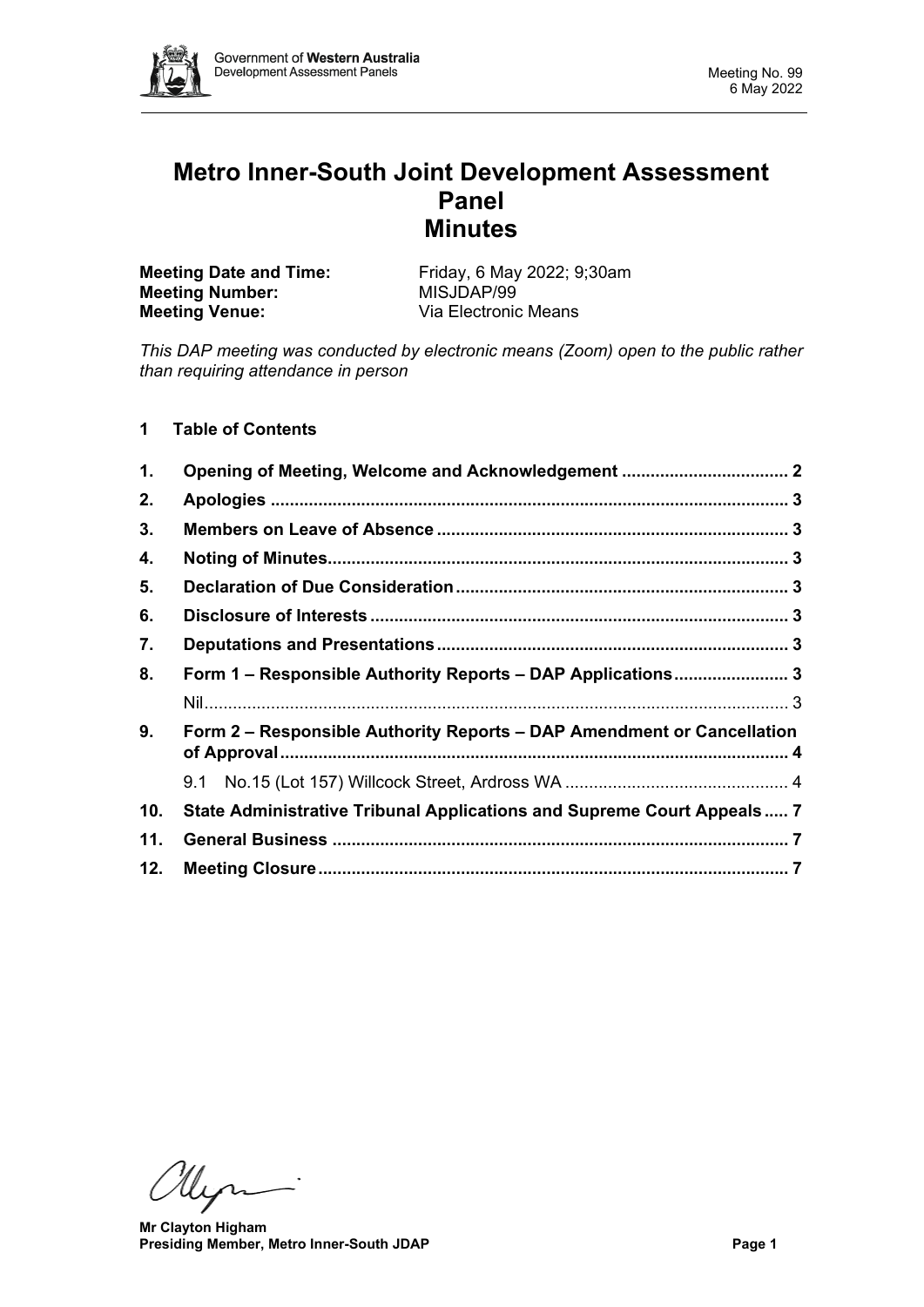

# **Attendance**

# **DAP Members**

Mr Clayton Higham (Presiding Member) Ms Rachel Chapman (Deputy Presiding Member) Ms Diana Goldswain (A/Third Specialist Member) Cr Matthew Woodall (Local Government Member, City of Melville) Cr Clive Ross (Local Government Member, City of Melville)

# **Officers in attendance**

Mr Michael Flanagan (City of Melville) Mr Peter Prendergast (City of Melville)

## **Minute Secretary**

Mr Christopher Dodson (DAP Secretariat) Ms Samantha Hansen (DAP Secretariat)

## **Applicants and Submitters**

Mr Clayton Plug (Harley Dykstra Pty Ltd)

#### **Members of the Public / Media**

<span id="page-1-0"></span>Nil.

# **1. Opening of Meeting, Welcome and Acknowledgement**

The Presiding Member declared the meeting open at 9:32am on 6 May 2022 and acknowledged the traditional owners and paid respect to Elders past and present of the land on which the meeting was being held.

The Presiding Member announced the meeting would be run in accordance with the DAP Standing Orders 2020 under the *Planning and Development (Development Assessment Panels) Regulations 2011.*

#### **1.1 Announcements by Presiding Member**

The Presiding Member advised that in accordance with Section 5.16 of the DAP Standing Orders 2020 which states *'A person must not use any electronic, visual or audio recording device or instrument to record the proceedings of the DAP meeting unless the Presiding Member has given permission to do so.',* the meeting would not be recorded.

llin

**Mr Clayton Higham Presiding Member, Metro Inner-South JDAP Page 2 Page 2**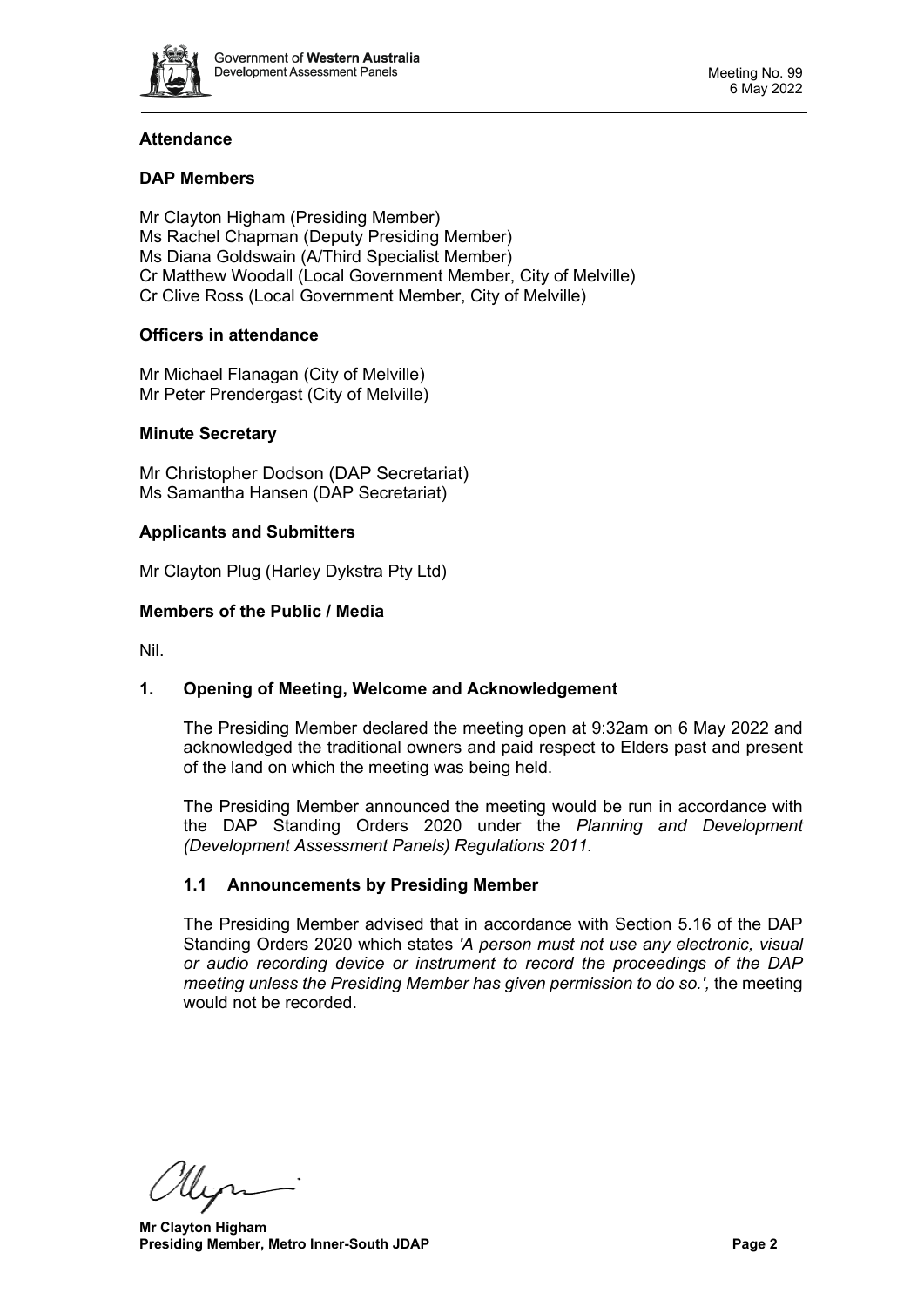

The Presiding Member announced any DAP member or presenter attending a DAP meeting must not, either orally, in writing or by any other means –

- (a) Make a statement that a local government or public sector employee is incompetent or dishonest; or
- (b) Use offensive or objectionable expressions in reference to a local government, public sector employee or other presenters.

This meeting was convened via electronic means (Zoom). Members were reminded to announce their name and title prior to speaking.

# <span id="page-2-0"></span>**2. Apologies**

Mr Peter Lee (Third Specialist Member) Cr Nicholas Pazolli (Local Government Member, City of Melville)

## <span id="page-2-1"></span>**3. Members on Leave of Absence**

Nil.

## <span id="page-2-2"></span>**4. Noting of Minutes**

DAP members noted that signed minutes of previous meetings are available on the [DAP website.](https://www.dplh.wa.gov.au/about/development-assessment-panels/daps-agendas-and-minutes)

## <span id="page-2-3"></span>**5. Declaration of Due Consideration**

All members declared that they had duly considered the documents.

#### <span id="page-2-4"></span>**6. Disclosure of Interests**

Nil.

#### <span id="page-2-5"></span>**7. Deputations and Presentations**

- **7.1** Mr Clayton Plug (Harley Dykstra) addressed the DAP in support of the recommendation for the application at Item 9.1.
- **7.2** The City of Melville addressed the DAP in relation to the application at Item 9.1.

# <span id="page-2-7"></span><span id="page-2-6"></span>**8. Form 1 – Responsible Authority Reports – DAP Applications**

Nil.

Myri-

**Mr Clayton Higham Presiding Member, Metro Inner-South JDAP Page 3**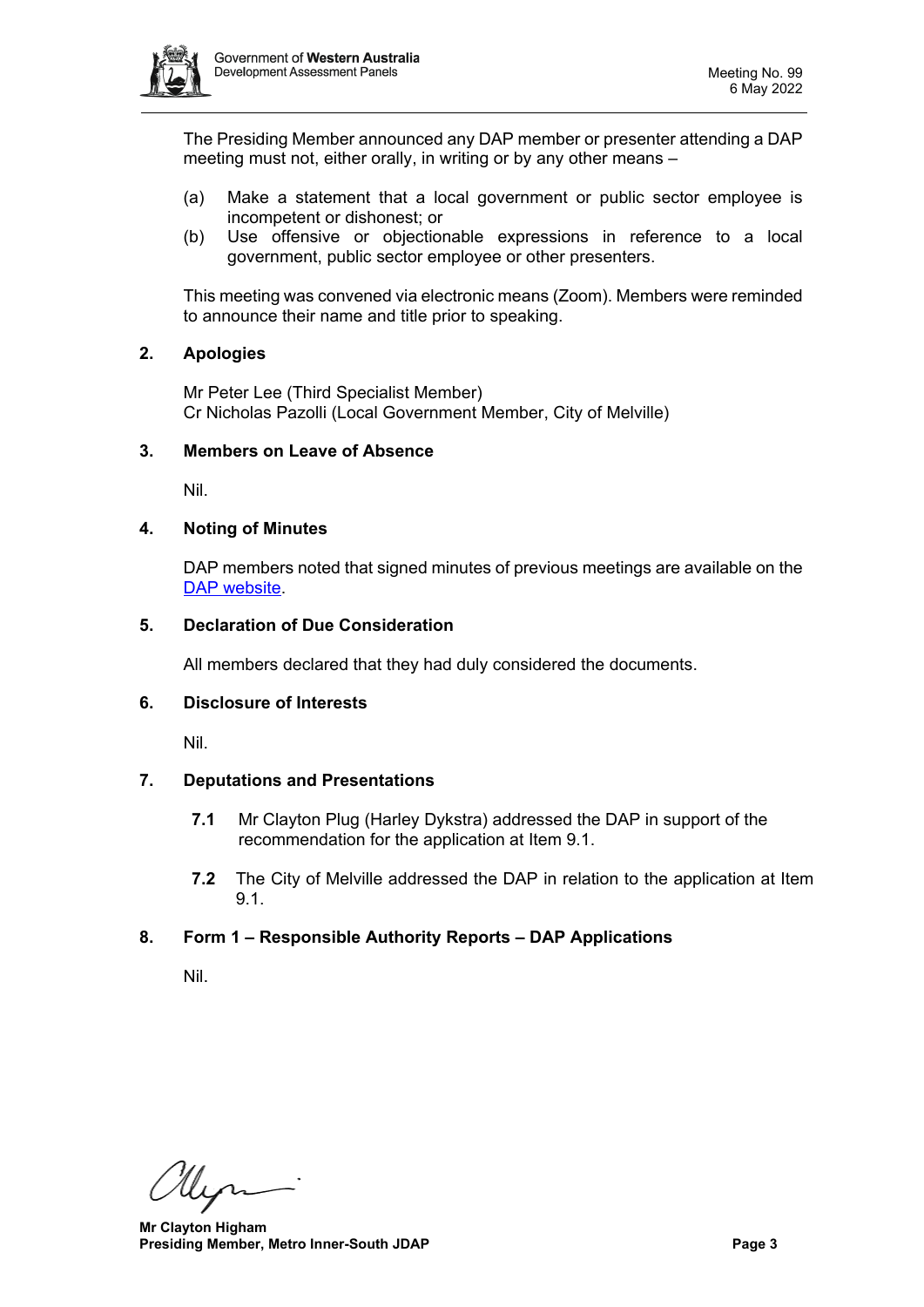

## <span id="page-3-0"></span>**9. Form 2 – Responsible Authority Reports – DAP Amendment or Cancellation of Approval**

# <span id="page-3-1"></span>**9.1 No.15 (Lot 157) Willcock Street, Ardross WA**

| <b>Child Care Premises</b>                      |
|-------------------------------------------------|
| Minor changes to parapet walls, floor plans and |
| external façade treatment                       |
| Harley Dykstra Pty Ltd                          |
| Gama Holdings Pty Ltd                           |
| City of Melville                                |
| DAP/21/01990                                    |
|                                                 |

## **REPORT RECOMMENDATION**

**Moved by:** Ms Rachel Chapman **Seconded by:** Ms Diana Goldswain

*With the agreement of the mover and seconder the following amendments were made to the report recommendation;*

(i) That a new Condition be added to read as follows:

#### *Pursuant to clause 26 of the Metropolitan Region Scheme, this approval is deemed to be an approval under clause 24(1) of the Metropolitan Region Scheme.*

**REASON:** To confirm that approval is being granted under both the local scheme and region scheme.

Uni

**Mr Clayton Higham Presiding Member, Metro Inner-South JDAP Page 4 Page 4**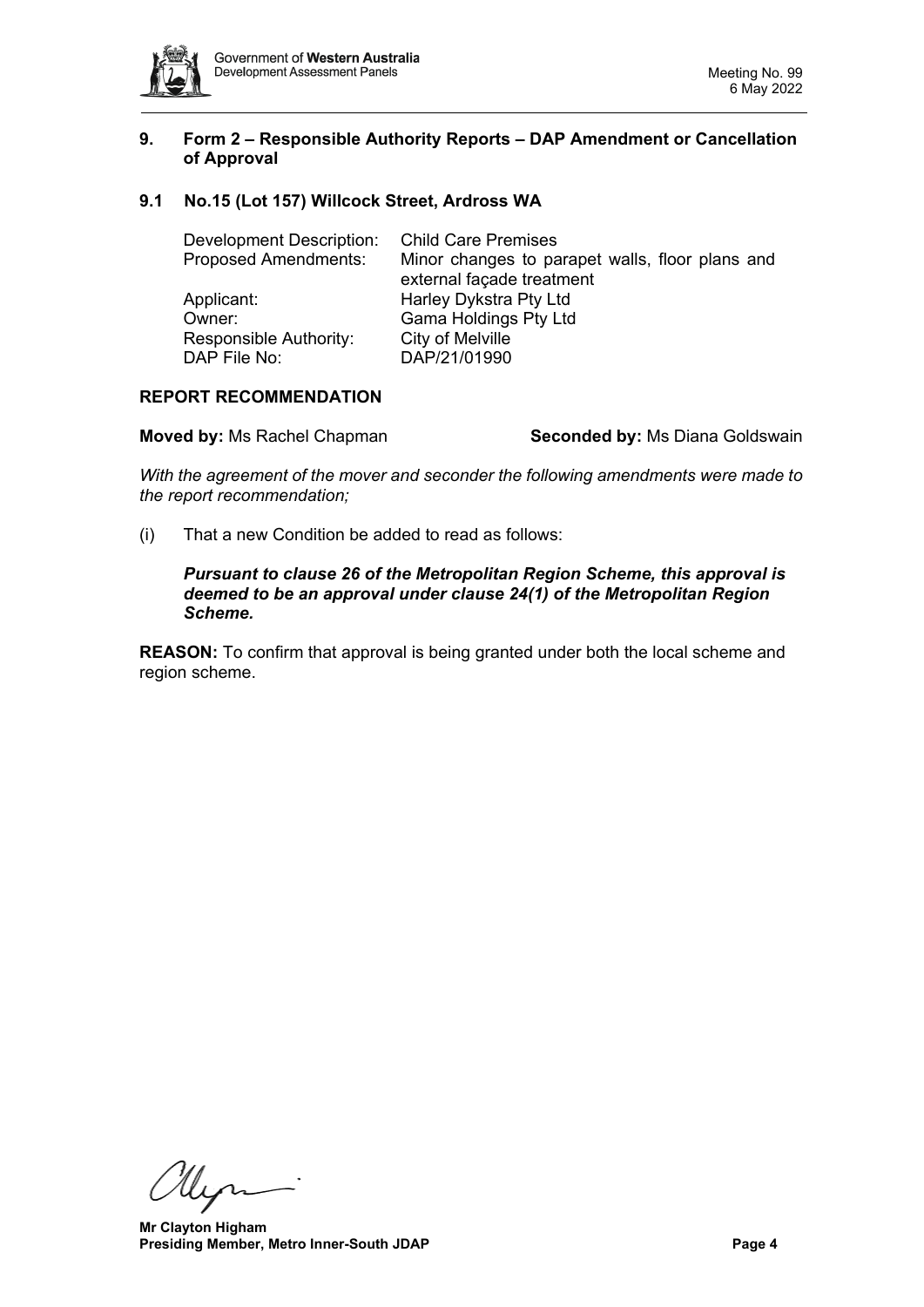

(ii) That two new dot points be added to Condition No. 9 from the past approval.

*A Construction Management Plan is to be prepared by the applicant and submitted to the City for approval at least 30 days prior to lodging a Building Application. The Construction Management Plan shall detail how the construction of the development will be managed including the following:*

- *public safety and site security;*
- *hours of operation;*
- *noise and vibration controls;*
- *air and dust management;*
- *stormwater, groundwater and sediment control;*
- *waste and material disposal;*
- *Traffic Management Plans prepared by an accredited personnel for the various phases of the construction, including any proposed road closures;*
- *the parking arrangements for employees, contractors and sub-contractors;*
- *on-site delivery times and access arrangements;*
- *the storage of materials and equipment on site (no storage of materials on the verge will be permitted);*
- *the contact details of the site supervisor and details of the complaints handling process to be put in place; and*
- *any other matters likely to impact upon the surrounding properties or road reserve.*

### *Once approved, the development is to be constructed in accordance with the Construction Management Plan to the satisfaction of the City. The approved Construction Management Plan may be made publicly available on the City of Melville website.*

**REASON:** To provide a minor update to the CMP condition to reflect current practice and procedures of the City of Melville.

That the Metro Inner South JDAP resolves to:

- 1. **Accept** that the DAP Application reference DAP/21/01990 as detailed on the DAP Form 2 dated 8 February 2022 is appropriate for consideration in accordance with regulation 17 of the *Planning and Development (Development Assessment Panels) Regulations 2011*;
- 2. **Approve** DAP Application reference DAP/21/01990 and accompanying plans (Site Plan A01, Ground Floor Plan A02, Upper Floor Plan A03, Mezzanine Deck Floor Plan A04, Upper Floor Reflected Ceiling Plan A14,Elevation A05, Elevations A06 and Colour Elevation C1) in accordance with Clause 68 of Schedule 2 (Deemed Provisions) of the *Planning and Development (Local Planning Schemes) Regulations 2015* and the provisions of the City of Melville Local Planning Scheme No. 6, for the proposed minor amendment to the approved Child Care Centre at 15 Willcock Street, Ardross, subject to:

**Mr Clayton Higham Presiding Member, Metro Inner-South JDAP Page 5 Page 5**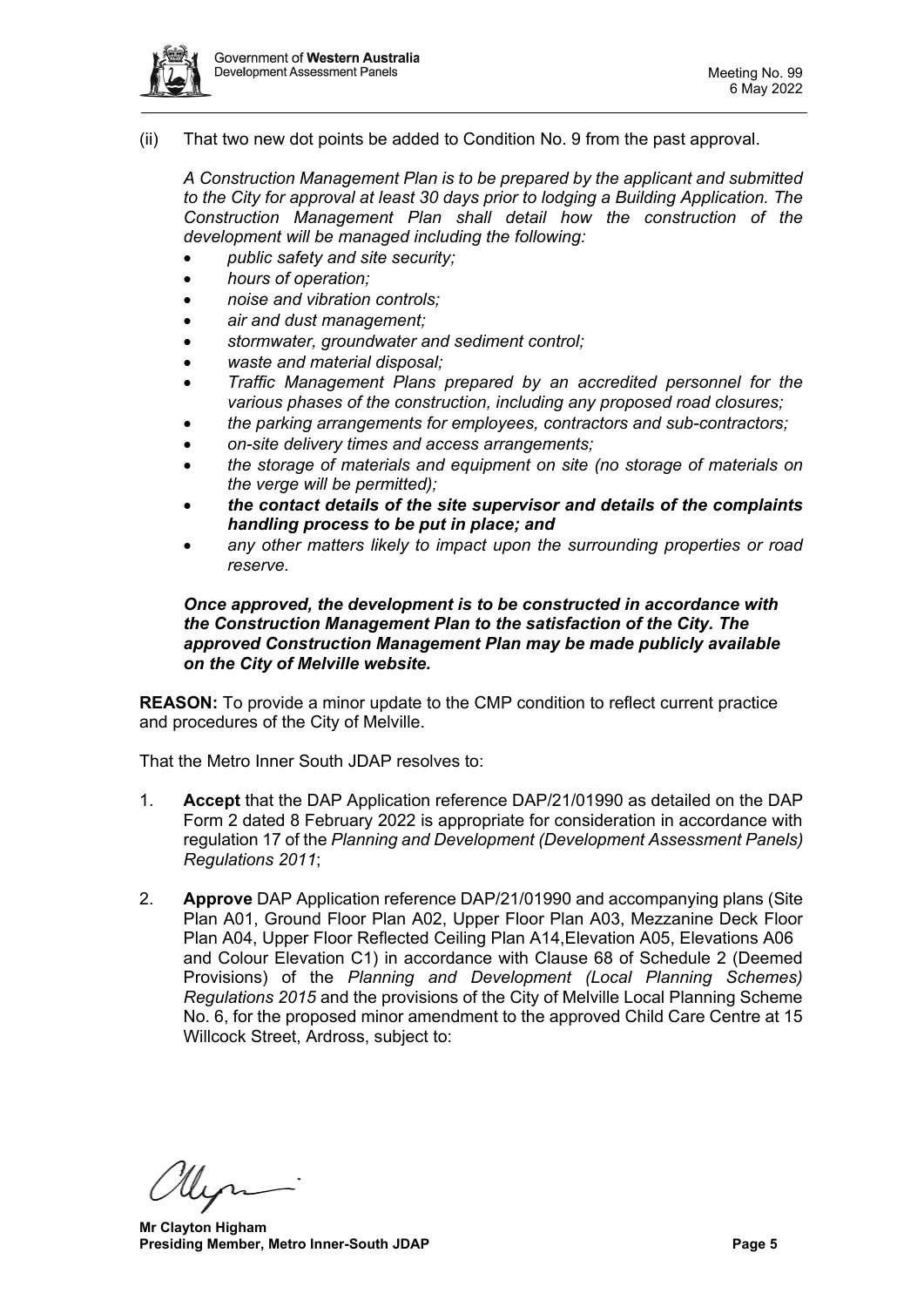

# **New Condition:**

1. Pursuant to clause 26 of the Metropolitan Region Scheme, this approval is deemed to be an approval under clause 24(1) of the Metropolitan Region Scheme.

# **Amended Condition:**

- 9. A Construction Management Plan is to be prepared by the applicant and submitted to the City for approval at least 30 days prior to lodging a Building Application. The Construction Management Plan shall detail how the construction of the development will be managed including the following:
	- public safety and site security;
	- hours of operation;
	- noise and vibration controls;
	- air and dust management;
	- stormwater, groundwater and sediment control;
	- waste and material disposal;
	- Traffic Management Plans prepared by an accredited personnel for the various phases of the construction, including any proposed road closures;
	- the parking arrangements for employees, contractors and sub-contractors;
	- on-site delivery times and access arrangements;
	- the storage of materials and equipment on site (no storage of materials on the verge will be permitted);
	- the contact details of the site supervisor and details of the complaints handling process to be put in place; and
	- any other matters likely to impact upon the surrounding properties or road reserve.

Once approved, the development is to be constructed in accordance with the Construction Management Plan to the satisfaction of the City. The approved Construction Management Plan may be made publicly available on the City of Melville website.

All conditions and requirements detailed on the previous approval dated 3 August 2021 shall remain unless altered by this application.

# **The Report Recommendation was put and CARRIED UNANIMOUSLY.**

**REASON:** The amendments were considered minor and did not depart from the intent of the previous approval. The height of the upper storey wall was considered not to have a detrimental impact on future redevelopment of adjacent land in accordance with the Planning Framework as boundary-to-boundary development is provided for and expected to be the likely redevelopment scenario.

**Mr Clayton Higham Presiding Member, Metro Inner-South JDAP Page 6 Page 6**